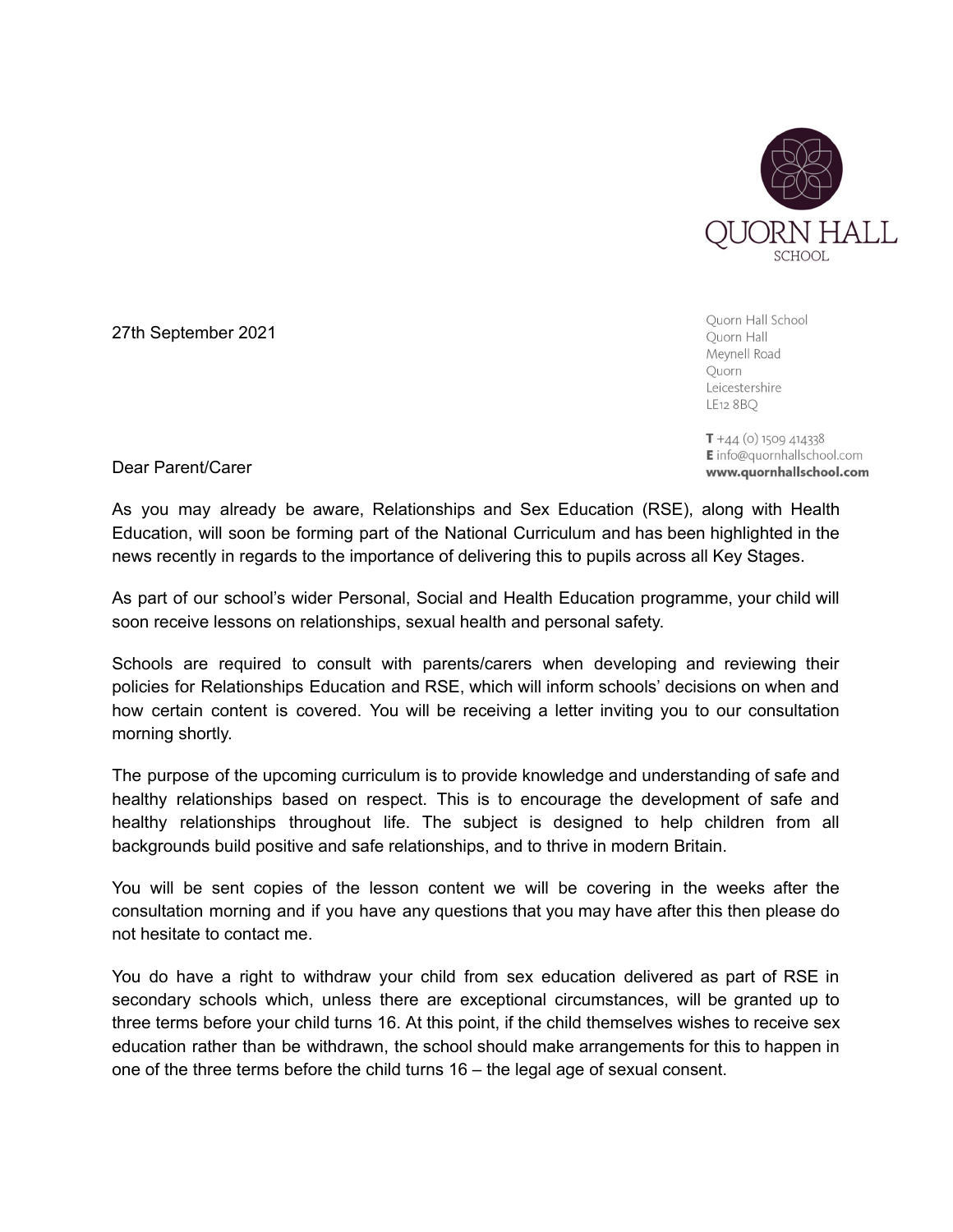There is no right to withdraw from Relationships Education at secondary level and we believe the content of these subjects – such as family, friendship, safety (including online safety) – are important for all children to be taught. However, we are confident you will share our enthusiasm for the successful implementation of the new PSHE curriculum, which we feel will benefit all of our students. We are looking forward to sharing further information in due course.

Please complete and return the attached Consent Form – you can also exercise your right to withdraw your child from Relationships Education and RSE on this form.

You are welcome to contact me to discuss the programme further.

Warm Regards

Vickie Perkins **Assistant Head Teacher of Curriculum and Inclusive Learning**

Email - [vickie.perkins@quornhallschool.com](mailto:vickie.perkins@quornhallschool.com) Main School 01509 414 338 Mobile 07435816110



Quorn Hall School Ltd is registered in England and Wales. Company No 06342062.

A part of the Cavendish Education Group.